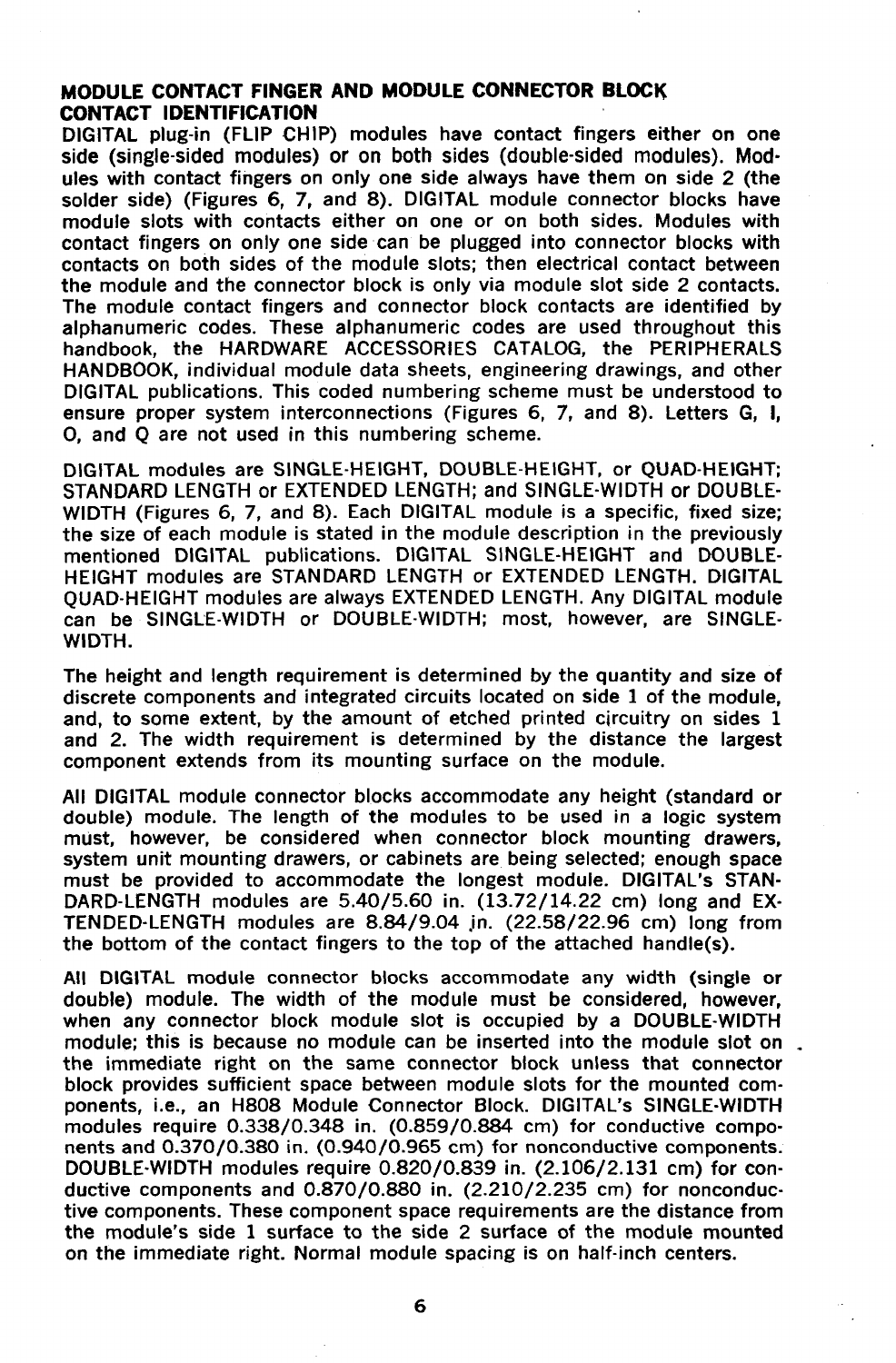Some DIGITAL module connector blocks accommodate only SINGLE-HEIGHT modules and others accept either SINGLE-HEIGHT or DOUBLE-HEIGHT modules. No single connector block can accommodate OUAD-HEIGHT modules; QUAD-HEIGHT modules must be mounted in mounting frames, system units, or module drawers comprising module connector blocks with slotted ends so that four module slots are arranged end to end (Le., at least two H863 or H8030 Module Connector Blocks mounted end to end). SINGLE-HEIGHT modules are 2.417/2.452 in. (6.139/6.228 cm) high, DOUBLE-HEIGHT modules are 5.167/5.202 in. (13.124/13.213 em) high, and QUAD-HEIGHT modules are 10.437/10.472 in. (26.510/26.599 cm) high (Figure 9).

SINGLE-HEIGHT modules (standard length and extended length) may be plugged into the upper (row A, C, or E) or lower (row B. 0, or F) module slot of a connector block (Figure 9). Contact fingers Al through VI are on side 1 (component side) of the module, and contact fingers A2 through V2 are on side (solder side) of the module (Figure 6).

DOUBLE-HEIGHT modules (standard length and extended length) have two plug-in sections of contact fingers and occupy two module slots (rows A and B, C and 0, or E and F) of a connector block (Figure 9). The two plug-in sections are identified by the designations A and B. Contact fingers Al through VI and A2 through V2 of the A section are designated AAI through AVI and AA2 through AV2, respectively; contact fingers Al through VI and A2 through V2 of the B section are designated BAI through BVl and BA2 through BV2, respectively (Figure 7). Note that the positioning notch in the module base must mate with the protrusion on the connector block for correct positioning.

QUAD-HEIGHT modules (always extended length) have four plug-in sections of contact fingers and occupy four module slots (rows A through 0 or C through F) of two connector blocks (Figure 9). The four plug-in sections are identified by the designations A, B, C, and D. The four sections of contact fingers are designated AA1 through AV1 and AA2 through AV2; BA1 through BV1 and BA2 through BV2; CAl through CVl and CA2 through CV2; and DA1 through DV1 and DA2 through DV2 (Figure 8).



## Figure 6. Single-Height Module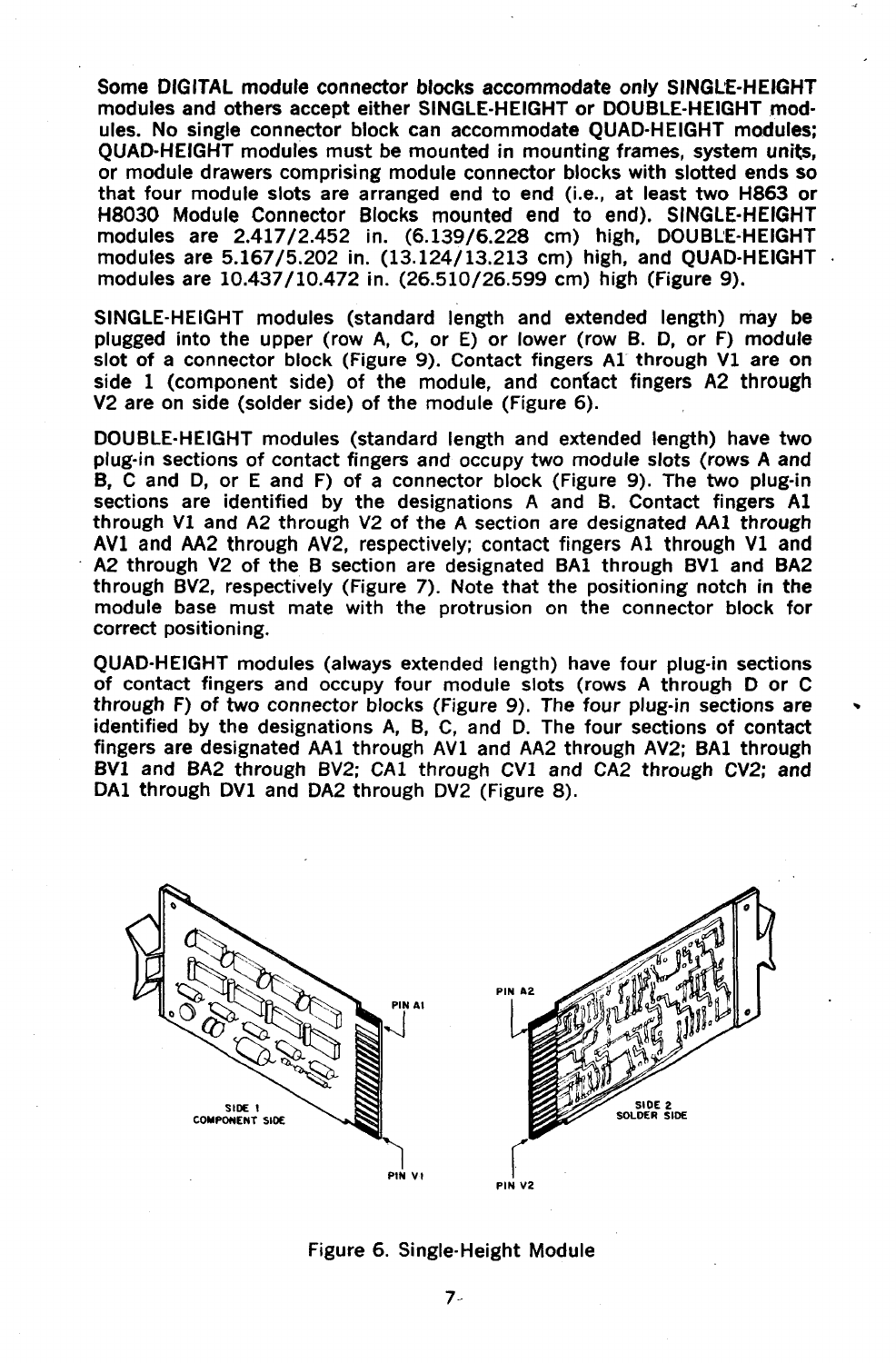





Figure 8. Quad-Height Module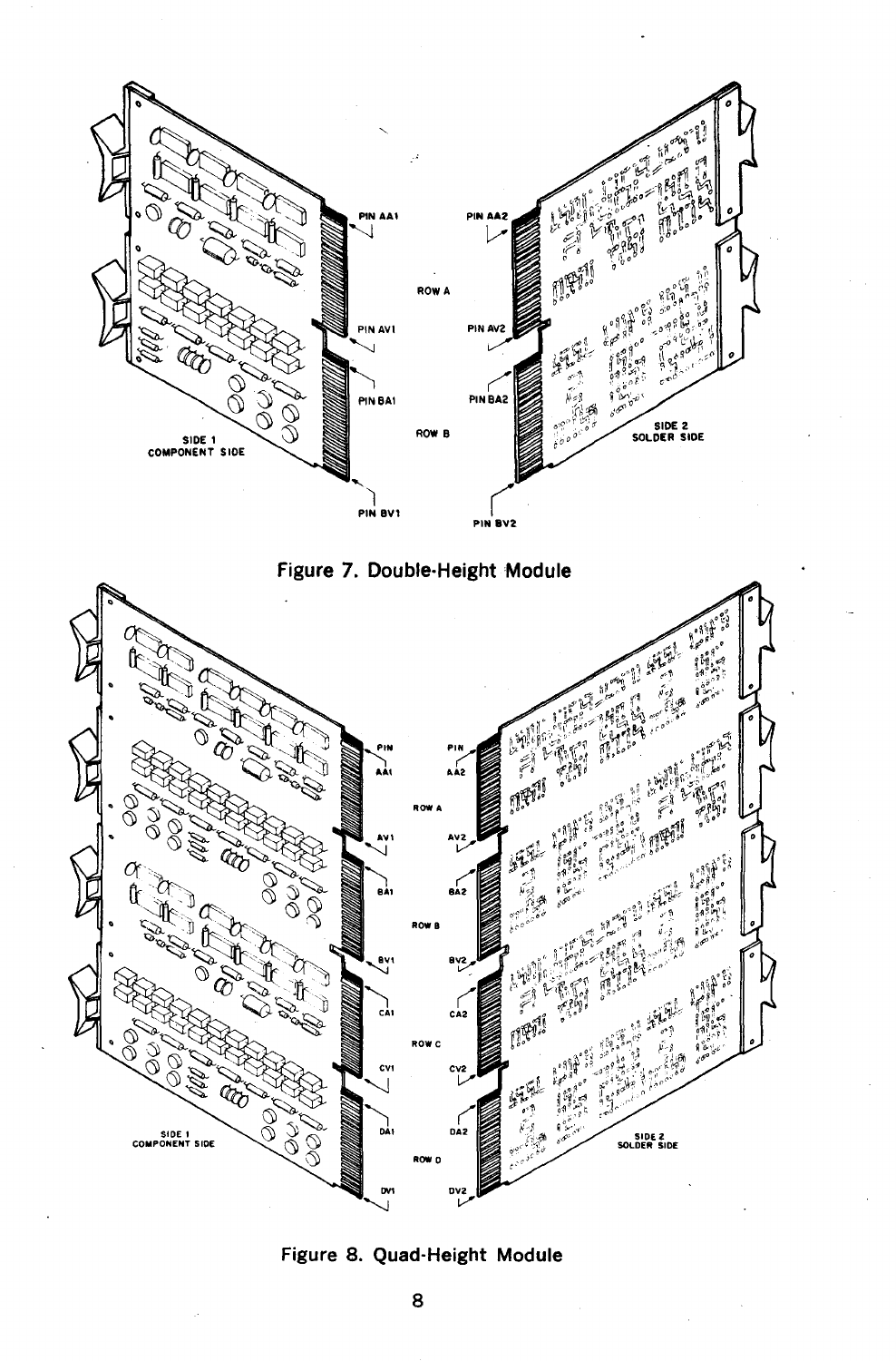

Figure 9. Connector Block Slot Identification